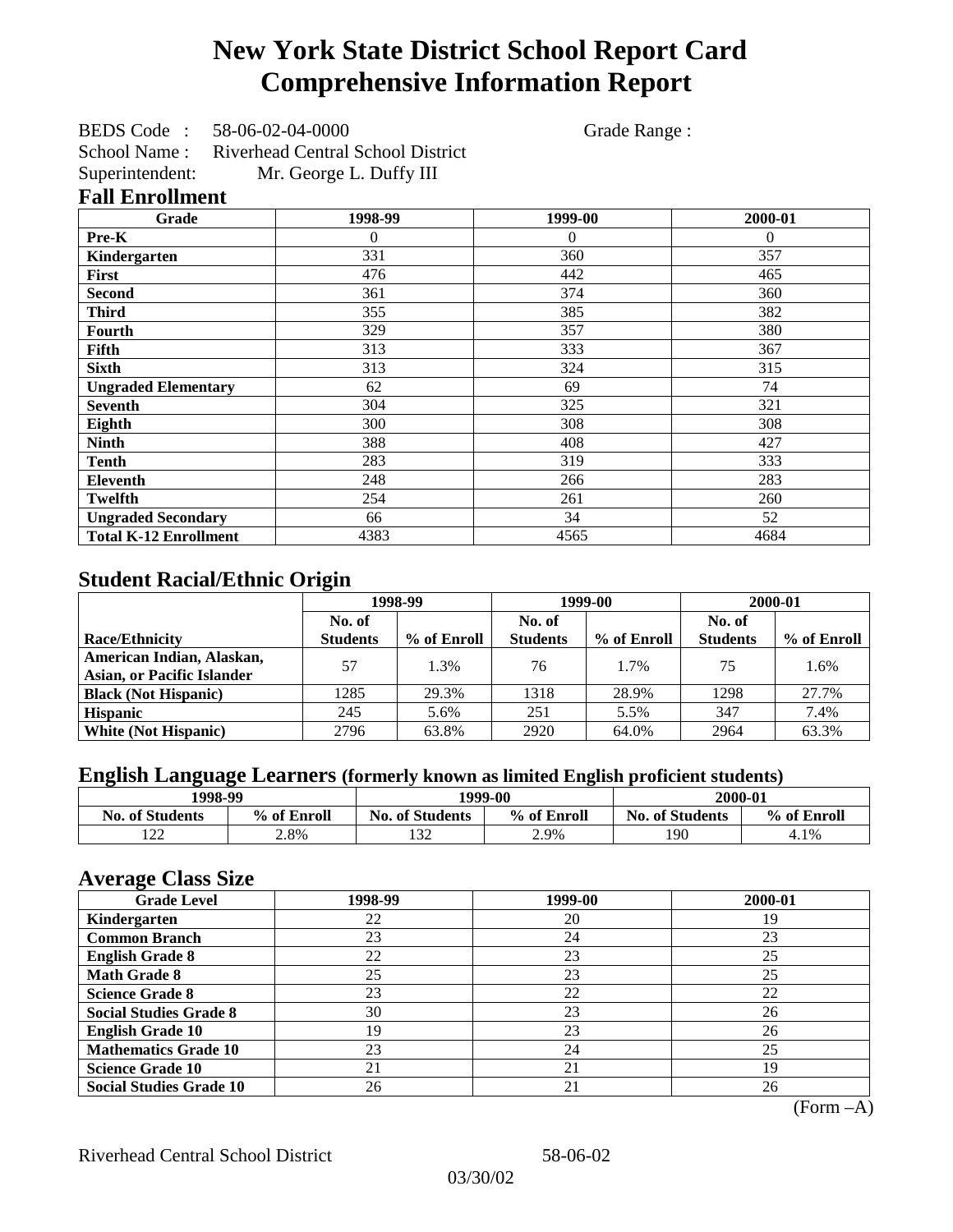## **District Need to Resource Capacity Category**

| <b>N/RC Category</b> | <b>Description</b>                                                  |
|----------------------|---------------------------------------------------------------------|
|                      | This is a school district with average student needs in relation to |
|                      | district resource capacity.                                         |

### **Similar School Group and Description**

| <b>Similar School Group</b> | <b>Description</b> |
|-----------------------------|--------------------|
| <b>NA</b>                   | <b>NA</b>          |
|                             |                    |

**All schools within the same N/RC category are divided into three similar groups defined by the percentage of students in the school who are eligible for the free lunch program and/or who are English Language Learners (formerly known as Limited English proficient).**

## **Attendance and Suspension**

|                               | 1997-98         |         |                 | 1998-99 | 1999-00         |         |
|-------------------------------|-----------------|---------|-----------------|---------|-----------------|---------|
|                               | No. of          | $%$ of  | No. of          | $%$ of  | No. of          | $%$ of  |
|                               | <b>Students</b> | Enroll. | <b>Students</b> | Enroll. | <b>Students</b> | Enroll. |
| <b>Annual Attendance Rate</b> |                 | 93.7%   |                 | 93.1%   |                 | 93.2%   |
| <b>Student Suspensions</b>    | 570             | 3.4%    | 424             | 9.7%    | 381             | 8.4%    |

### **Student Socioeconomic and Stability Indicators (Percent of Enrollment)**

|                          | 1998-99 | 1999-00 | 2000-01 |
|--------------------------|---------|---------|---------|
| <b>Free Lunch</b>        | 27.4%   | 28.0%   | 29.4%   |
| <b>Reduced Lunch</b>     | 6.1%    | 5.3%    | 7.3%    |
| <b>Public Assistance</b> | N/A     | N/A     | N/A     |
| <b>Student Stability</b> | NA      | NA      | NA      |

### **Staff Counts**

| <b>Staff</b>                            | 2000-01 |
|-----------------------------------------|---------|
| <b>Total Teachers</b>                   | 330     |
| <b>Total Other Professional Staff</b>   | 49      |
| <b>Total Paraprofessionals</b>          | 106     |
| <b>Teaching out of Certification *</b>  |         |
| <b>Teachers with Temporary Licenses</b> |         |

\*Teaching out of certification more than on an incidental basis.

(Form –B)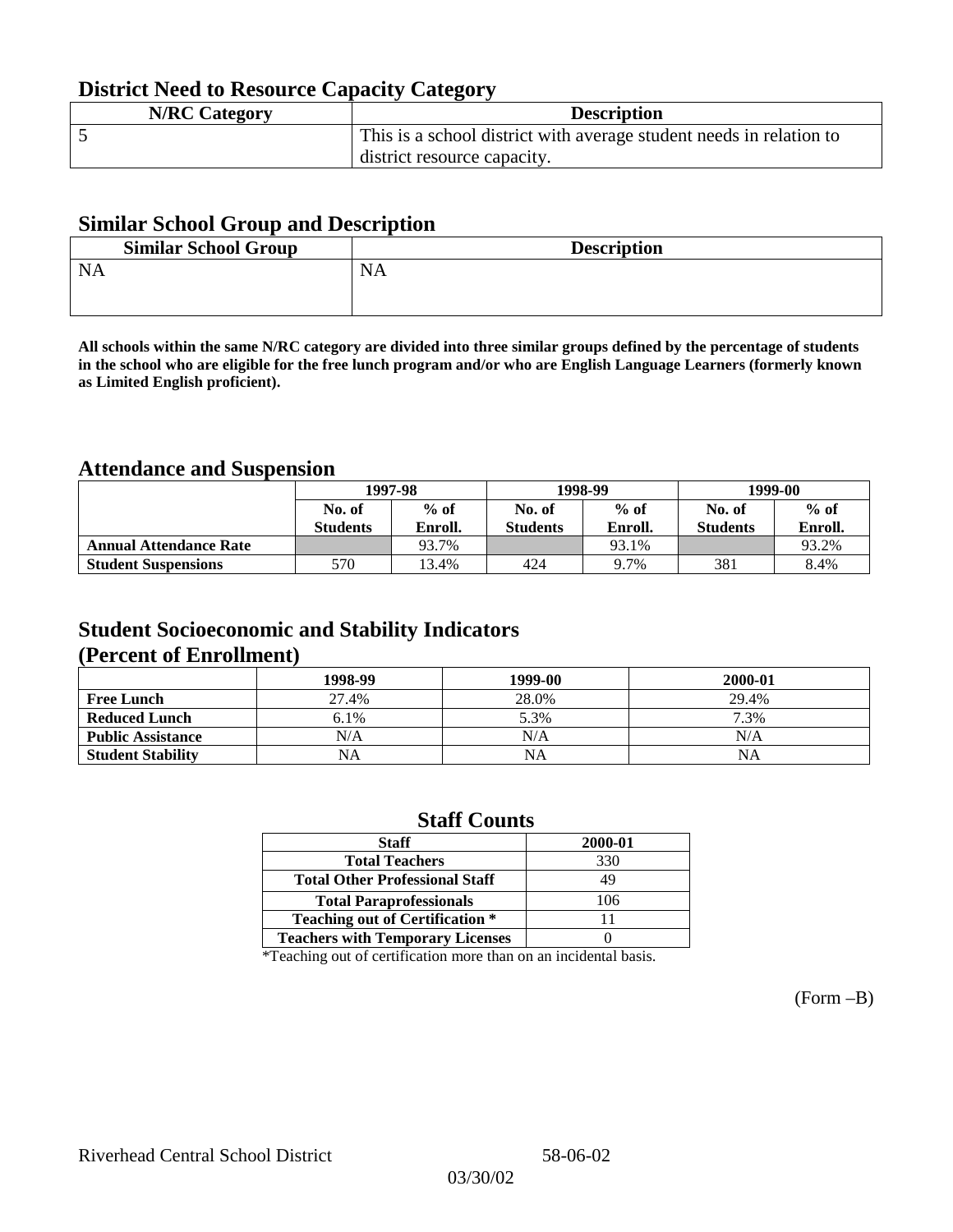# **High School Graduates and Dropouts**

|                           | 1998-99                           |                                                    |                           | -<br>1999-00                      |                                                    |                                  | 2000-01                           |                                                    |
|---------------------------|-----------------------------------|----------------------------------------------------|---------------------------|-----------------------------------|----------------------------------------------------|----------------------------------|-----------------------------------|----------------------------------------------------|
| Total<br><b>Graduates</b> | <b>Regents</b><br><b>Diplomas</b> | $\frac{6}{6}$<br><b>Regents</b><br><b>Diplomas</b> | Total<br><b>Graduates</b> | <b>Regents</b><br><b>Diplomas</b> | $\frac{0}{0}$<br><b>Regents</b><br><b>Diplomas</b> | <b>Total</b><br><b>Graduates</b> | <b>Regents</b><br><b>Diplomas</b> | $\frac{0}{0}$<br><b>Regents</b><br><b>Diplomas</b> |
| 228                       | 114                               | 50%                                                | 217                       | 122                               | 56%                                                | 237                              | 135                               | 57%                                                |

## **High School Graduates\* Earning Regents Diplomas (All Students)**

## **Distribution of 2000-01 Graduates (All Students)**

|                | To 4-vear<br>College | To 2-year<br>College     | <b>To Other Post-</b><br>Secondary | <b>To the Military</b> | <b>Employment</b> | <b>Other</b> |
|----------------|----------------------|--------------------------|------------------------------------|------------------------|-------------------|--------------|
| <b>Number</b>  | 107                  | $\overline{\phantom{a}}$ |                                    |                        | ت ب               |              |
| <b>Percent</b> | 45%                  | 31%                      | 2%                                 | 5%                     | l 5%              | 2%           |

### **2000-01 High School Completers with Disabilities**

| Graduates* | <b>Regents</b><br><b>Diplomas</b> | <b>IEP Diplomas</b><br>or Certificates | <b>All 2000-01</b><br>completers |
|------------|-----------------------------------|----------------------------------------|----------------------------------|
| a          | b)                                | r                                      | $(a+c)$                          |
|            |                                   |                                        |                                  |

\* Local Diplomas (including local diplomas with Regents endorsements)

### **High School Noncompletion Rates**

| $\tilde{\phantom{a}}$ | 1998-99<br>$%$ of<br>No. of |         |                 | 1999-00 | 2000-01         |         |
|-----------------------|-----------------------------|---------|-----------------|---------|-----------------|---------|
|                       |                             |         | No. of          | $%$ of  | No. of          | $%$ of  |
|                       | <b>Students</b>             | Enroll. | <b>Students</b> | Enroll. | <b>Students</b> | Enroll. |
| Dropped out           | 78                          | 6.3%    | 60              | 4.8%    | 27              | 2.8%    |
| Entered GED program*  |                             | 0.4%    |                 | $0.0\%$ | ∸               | 0.9%    |

\* The number and percentage of students who entered an alternative program leading to a high school equivalency diploma during each school year.

 $(Form - C)$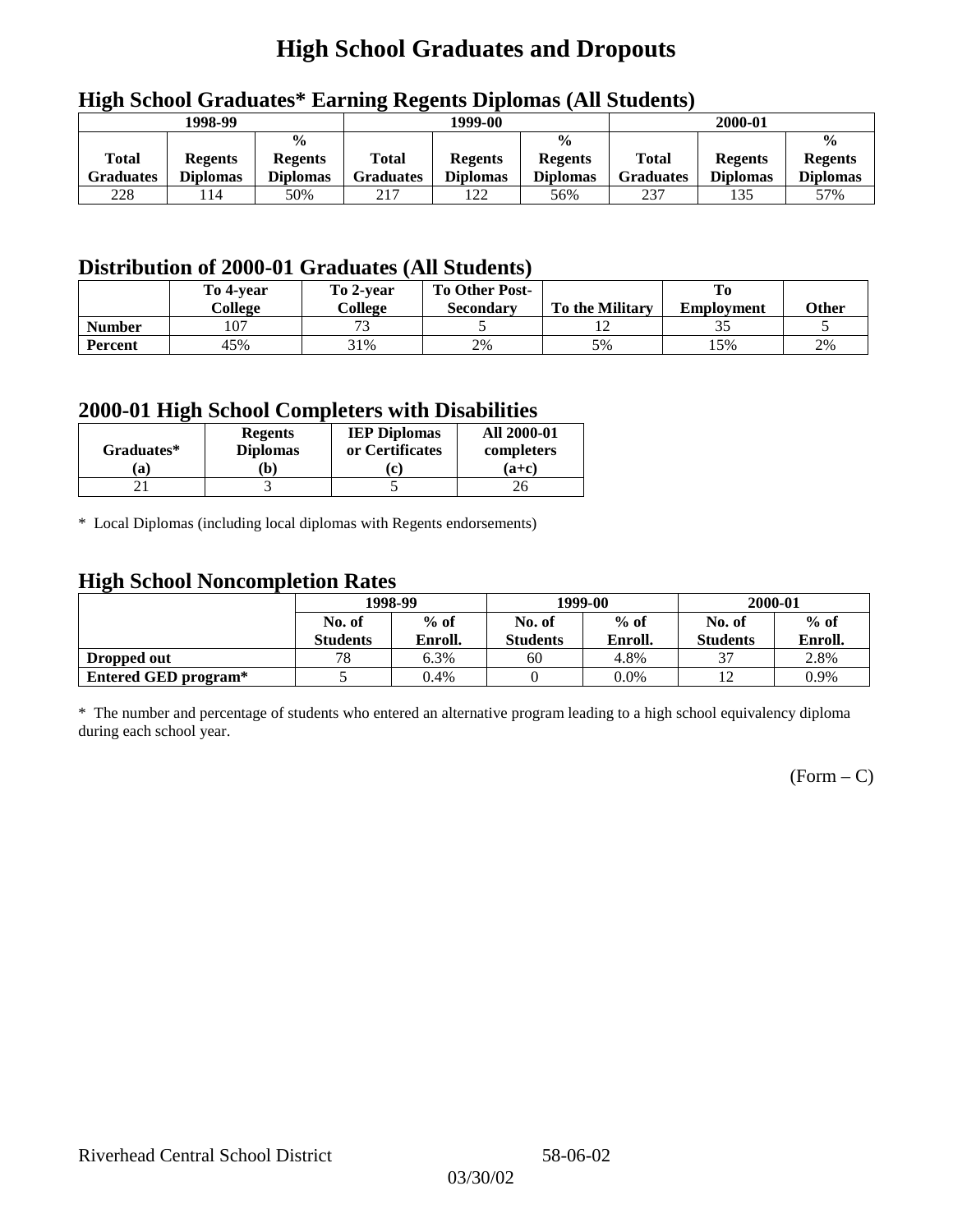## **Second Language Proficiency Examinations**

|                | 1998-99    |           |                   | 1999-00   | 2000-01           |           |  |
|----------------|------------|-----------|-------------------|-----------|-------------------|-----------|--|
| <b>Test</b>    | No. Tested | % Passing | <b>No. Tested</b> | % Passing | <b>No. Tested</b> | % Passing |  |
| French         | 56         | 100%      | 59                | 98%       | 68                | 100%      |  |
| <b>German</b>  |            | 100%      |                   | 92%       |                   | 0%        |  |
| <b>Italian</b> |            | 0%        |                   | 0%        |                   | 0%        |  |
| Latin          | 33         | 82%       | 23                | 70%       | 49                | 84%       |  |
| <b>Spanish</b> | 169        | 98%       | 130               | 90%       | 183               | 91%       |  |

#### **General Education Students**

### **Students with Disabilities**

|                | 1998-99    |           |                   | 1999-00   | 2000-01           |           |  |
|----------------|------------|-----------|-------------------|-----------|-------------------|-----------|--|
| <b>Test</b>    | No. Tested | % Passing | <b>No. Tested</b> | % Passing | <b>No. Tested</b> | % Passing |  |
| French         |            | $0\%$     |                   | 0%        |                   | 0%        |  |
| German         |            | 0%        |                   | 0%        |                   | 0%        |  |
| Italian        |            | 0%        |                   | 0%        |                   | 0%        |  |
| Latin          |            | 0%        |                   | 0%        |                   | 0%        |  |
| <b>Spanish</b> |            | 100%      |                   |           |                   |           |  |

**School reports contain data for students with disabilities for the 1999-00 and 2000-01 school years only because of changes in data collection procedures; 1998-99 data do not appear. District reports contain data for all students with disabilities enrolled in the district for the 1998-99, 1999-00 and 2000-01 school years.**

(Form – D)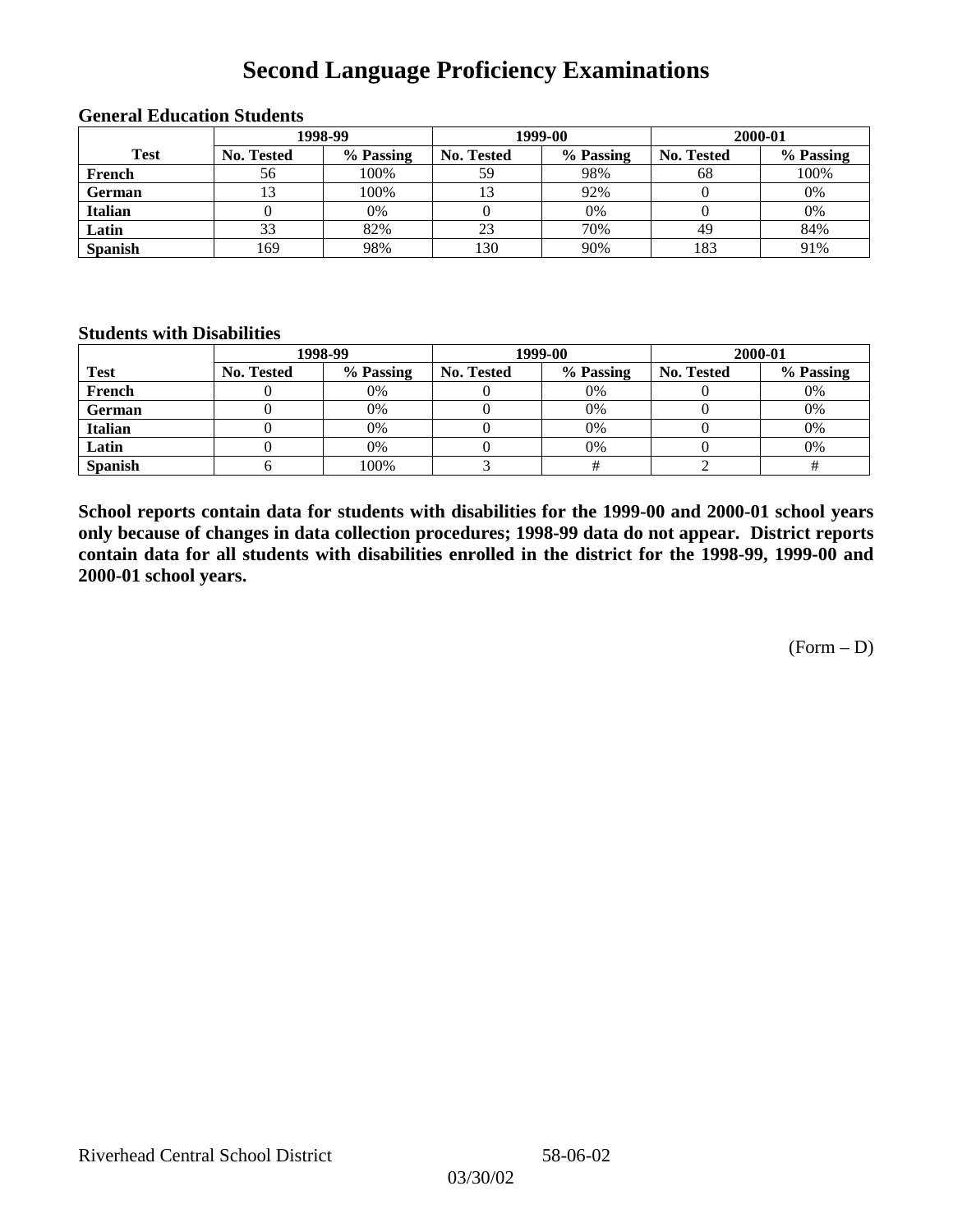## **Regents Competency Tests**

|                       | 1998-99    |           |            | 1999-00   | 2000-01           |           |  |
|-----------------------|------------|-----------|------------|-----------|-------------------|-----------|--|
| <b>Test</b>           | No. Tested | % Passing | No. Tested | % Passing | <b>No. Tested</b> | % Passing |  |
| <b>Math</b>           |            | 80%       | 10         | 70%       |                   | 80%       |  |
| <b>Science</b>        | 132        | 58%       | 47         | 64%       | 21                | 33%       |  |
| <b>Reading</b>        |            | 0%        |            | 100%      |                   |           |  |
| Writing               |            | 100%      |            |           |                   | 0%        |  |
| <b>Global Studies</b> | 74         | 47%       |            | 0%        |                   | 50%       |  |
| US Hist & Gov't.      | 60         | 67%       |            | 0%        |                   | 76%       |  |

#### **General Education Students**

### **Students with Disabilities**

|                       |                   | 1998-99   | 1999-00           |           | 2000-01           |           |
|-----------------------|-------------------|-----------|-------------------|-----------|-------------------|-----------|
| <b>Test</b>           | <b>No. Tested</b> | % Passing | <b>No. Tested</b> | % Passing | <b>No. Tested</b> | % Passing |
| <b>Math</b>           | 32                | 53%       | 43                | 53%       | 33                | 67%       |
| <b>Science</b>        | 65                | 48%       | 50                | 54%       | 24                | 54%       |
| <b>Reading</b>        |                   | 100%      | 23                | 48%       |                   | 59%       |
| Writing               |                   | 80%       | 14                | 50%       |                   | 94%       |
| <b>Global Studies</b> | 25                | 40%       |                   | 0%        | 22                | 50%       |
| US Hist & Gov't.      | 23                | 65%       |                   |           |                   | 71%       |

**School reports contain data for students with disabilities for the 1999-00 and 2000-01 school years only because of changes in data collection procedures; 1998-99 data do not appear. District reports contain data for all students with disabilities enrolled in the district for the 1998-99, 1999-00 and 2000-01 school years.**

(Form –E)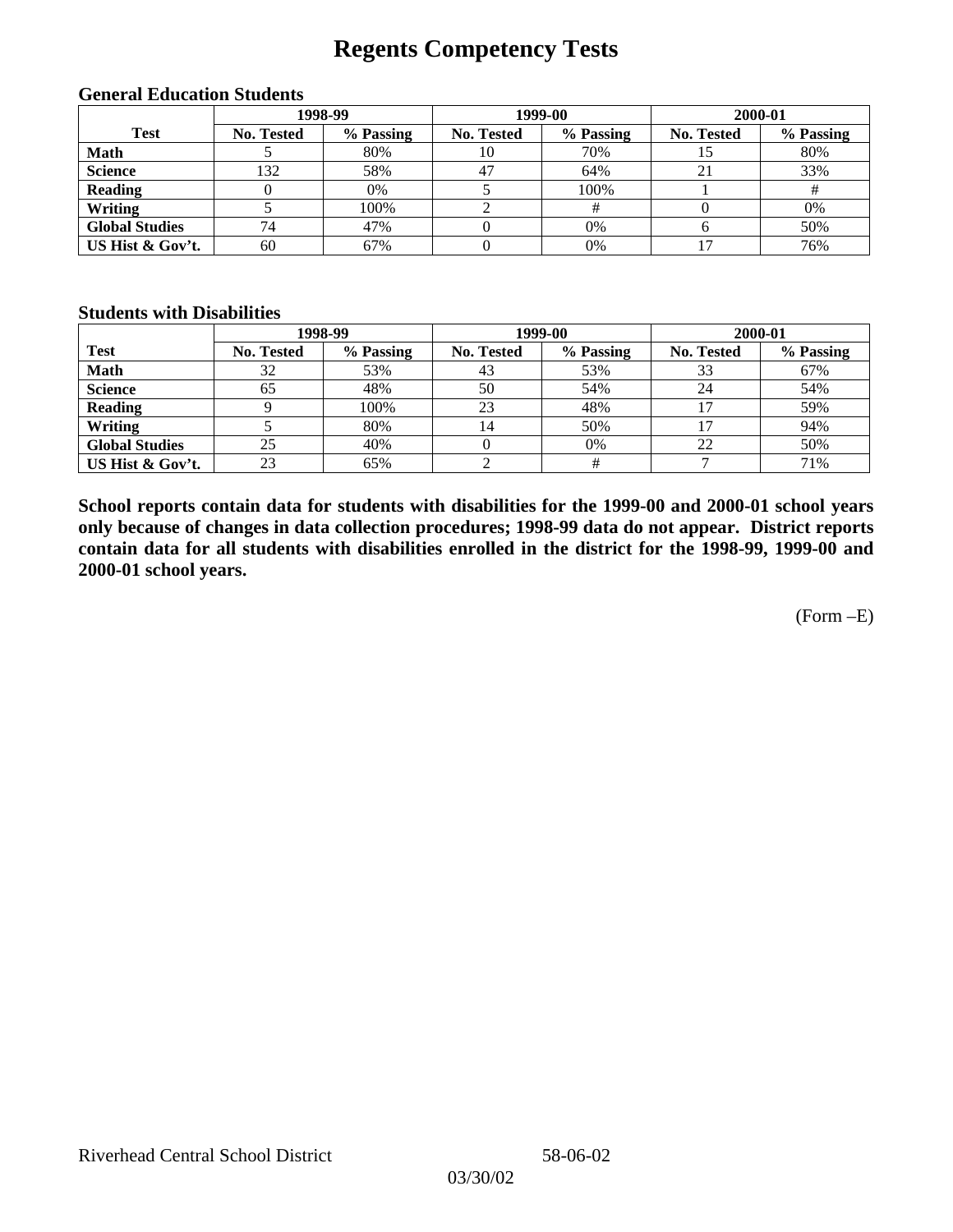|                                                             | <b>All Students</b>     |                                                        |                | <b>Students with Disabilities</b> |                 |                 |  |  |
|-------------------------------------------------------------|-------------------------|--------------------------------------------------------|----------------|-----------------------------------|-----------------|-----------------|--|--|
|                                                             | 1999                    | 2000                                                   | 2001           | 1999                              | 2000            | 2001            |  |  |
|                                                             |                         | <b>Comprehensive English</b>                           |                |                                   |                 |                 |  |  |
| Number Tested                                               | 209                     | 273                                                    | 309            | 21                                | 26              | 53              |  |  |
| Number scoring $55 \overline{\text{to } 100}$               | 186                     | $\overline{253}$                                       | 276            | $\overline{12}$                   | 17              | 40              |  |  |
| Number scoring 65 to 100                                    | 150                     | 191                                                    | 207            | 5                                 | $\overline{10}$ | $\overline{22}$ |  |  |
| Number scoring 85 to 100                                    | 22                      | 17                                                     | 33             | $\overline{0}$                    | $\Omega$        | $\mathbf{1}$    |  |  |
| Percentage of Tested Scoring 55-100                         | 89%                     | 93%                                                    | 89%            | 57%                               | 65%             | 75%             |  |  |
| Percentage of Tested Scoring 65-100                         | 72%                     | 70%                                                    | 67%            | 24%                               | 38%             | 42%             |  |  |
| Percentage of Tested Scoring 85-100                         | 11%                     | 6%                                                     | 11%            | $0\%$                             | 0%              | $2\%$           |  |  |
|                                                             |                         | Math I                                                 |                |                                   |                 |                 |  |  |
| Number Tested                                               | 212                     | 250                                                    | 341            | 6                                 | 8               | 18              |  |  |
| Number scoring 55 to 100                                    | 162                     | 211                                                    | 289            | $\overline{2}$                    | $\overline{7}$  | 13              |  |  |
| Number scoring 65 to 100                                    | 134                     | 189                                                    | 248            | 1                                 | $\overline{7}$  | $\overline{7}$  |  |  |
| Number scoring 85 to 100                                    | 60                      | 112                                                    | 118            | $\overline{0}$                    | $\overline{2}$  | $\overline{0}$  |  |  |
| Percentage of Tested Scoring 55-100                         | 76%                     | 84%                                                    | 85%            | 33%                               | 88%             | 72%             |  |  |
| Percentage of Tested Scoring 65-100                         | 63%                     | 76%                                                    | 73%            | 17%                               | 88%             | 39%             |  |  |
| Percentage of Tested Scoring 85-100                         | 28%                     | 45%                                                    | 35%            | $0\%$                             | 25%             | $0\%$           |  |  |
| Math A                                                      |                         |                                                        |                |                                   |                 |                 |  |  |
| Number Tested                                               | 29                      | 70                                                     | 101            | 17                                | 25              | 12              |  |  |
| Number scoring 55 to 100                                    | $\overline{\mathbf{3}}$ | 18                                                     | 24             | $\overline{3}$                    | $\overline{4}$  | $\overline{3}$  |  |  |
| Number scoring 65 to 100                                    | $\overline{2}$          | $\overline{4}$                                         | $\overline{4}$ | $\overline{2}$                    | $\mathbf{1}$    | $\mathbf{1}$    |  |  |
| Number scoring 85 to 100                                    | $\mathbf{1}$            | $\mathbf{0}$                                           | $\overline{2}$ | $\mathbf{1}$                      | $\mathbf{0}$    | 1               |  |  |
| Percentage of Tested Scoring 55-100                         | 10%                     | 26%                                                    | 24%            | 18%                               | 16%             | 25%             |  |  |
| Percentage of Tested Scoring 65-100                         | 7%                      | 6%                                                     | 4%             | 12%                               | 4%              | 8%              |  |  |
| Percentage of Tested Scoring 85-100                         | 3%                      | 0%                                                     | 2%             | 6%                                | 0%              | 8%              |  |  |
|                                                             |                         | <b>Global Studies (last administered January 2000)</b> |                |                                   |                 |                 |  |  |
| Number Tested                                               | 246                     | 272                                                    |                | 14                                | 24              |                 |  |  |
| Number scoring 55 to 100                                    | 217                     | 240                                                    |                | $\overline{12}$                   | $\overline{17}$ |                 |  |  |
| Number scoring 65 to 100                                    | 195                     | 203                                                    |                | 10                                | 11              |                 |  |  |
| Number scoring 85 to 100                                    | 49                      | 61                                                     |                | $\Omega$                          | $\Omega$        |                 |  |  |
| Percentage of Tested Scoring 55-100                         | 88%                     | 88%                                                    |                | 86%                               | 71%             |                 |  |  |
| Percentage of Tested Scoring 65-100                         | 79%                     | 75%                                                    |                | 71%                               | 46%             |                 |  |  |
| Percentage of Tested Scoring 85-100                         | 20%                     | 22%                                                    |                | 0%                                | 0%              |                 |  |  |
| Global History and Geography (first administered June 2000) |                         |                                                        |                |                                   |                 |                 |  |  |
| Number Tested                                               |                         | 270                                                    | 338            |                                   | 24              | 42              |  |  |
| Number scoring 55 to 100                                    |                         | 239                                                    | 322            |                                   | 17              | 34              |  |  |
| Number scoring 65 to 100                                    |                         | 202                                                    | 283            |                                   | 11              | $\overline{22}$ |  |  |
| Number scoring 85 to 100                                    |                         | 61                                                     | 92             |                                   | $\overline{0}$  | $\overline{3}$  |  |  |
| Percentage of Tested Scoring 55-100                         |                         | 89%                                                    | 95%            |                                   | 71%             | 81%             |  |  |
| Percentage of Tested Scoring 65-100                         |                         | 75%                                                    | 84%            |                                   | 46%             | 52%             |  |  |
| Percentage of Tested Scoring 85-100                         |                         | 23%                                                    | 27%            |                                   | 0%              | 7%              |  |  |

 $(Form - G)$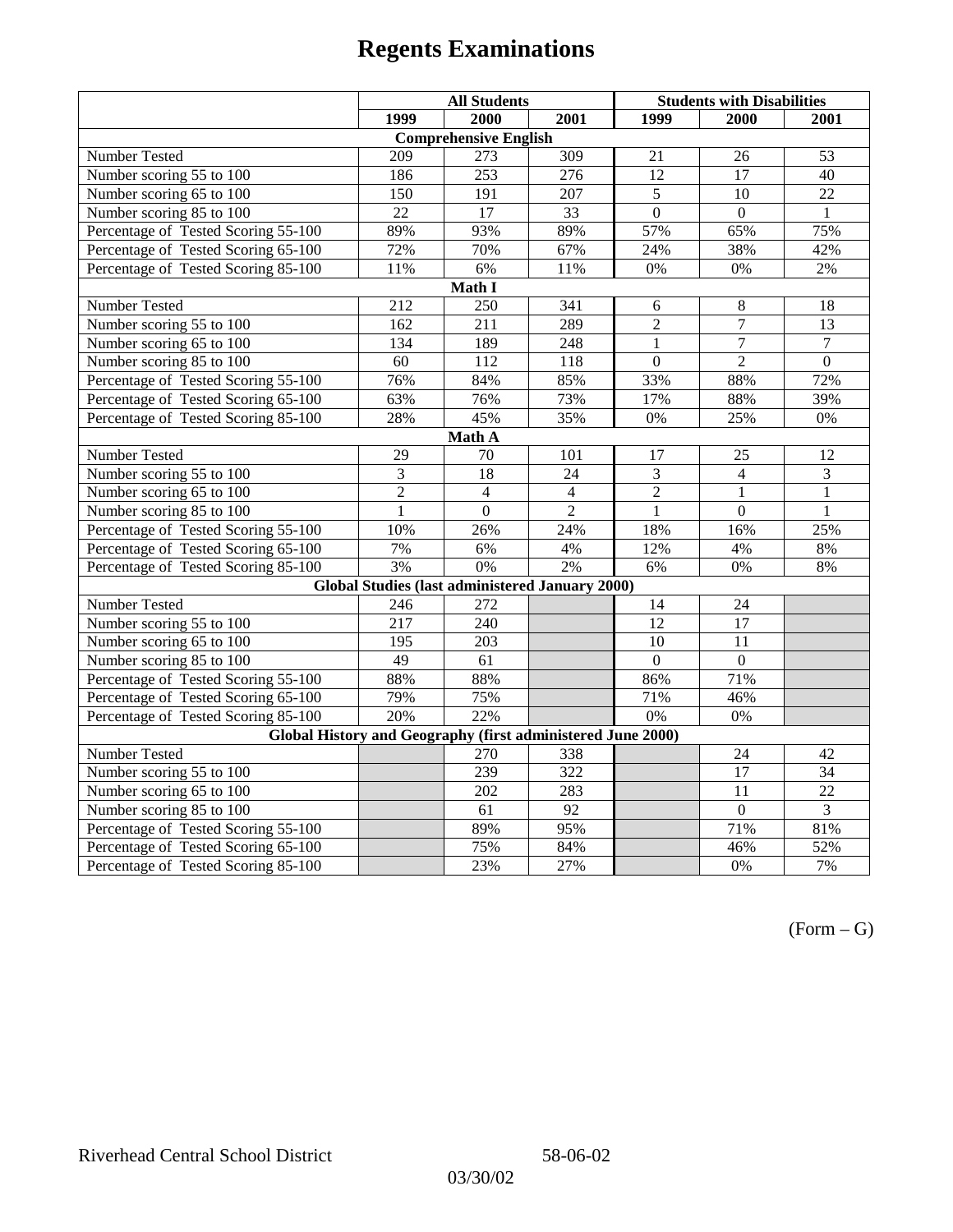|                                                              | <b>All Students</b> |      |      | <b>Students with Disabilities</b> |                |          |
|--------------------------------------------------------------|---------------------|------|------|-----------------------------------|----------------|----------|
|                                                              | 1999                | 2000 | 2001 | 1999                              | 2000           | 2001     |
| U.S. History and Government (last administered January 2001) |                     |      |      |                                   |                |          |
| Number Tested                                                | 157                 | 221  | 12   | 4                                 | 17             | $\Omega$ |
| Number scoring 55 to 100                                     | 138                 | 208  | 7    | #                                 | 12             | $\theta$ |
| Number scoring 65 to 100                                     | 128                 | 199  | 6    | $\#$                              | 11             | $\Omega$ |
| Number scoring 85 to 100                                     | 35                  | 68   |      | #                                 | $\mathfrak{D}$ | $\Omega$ |
| Percentage of Tested Scoring 55-100                          | 88%                 | 94%  | 58%  | #                                 | 71%            | 0%       |
| Percentage of Tested Scoring 65-100                          | 82%                 | 90%  | 50%  | #                                 | 65%            | $0\%$    |
| Percentage of Tested Scoring 85-100                          | 22%                 | 31%  | 8%   | #                                 | 12%            | $0\%$    |
| U.S. History and Government (first administered June 2001)   |                     |      |      |                                   |                |          |
| Number Tested                                                |                     |      | 248  |                                   |                | 31       |
| Number scoring 55 to 100                                     |                     |      | 233  |                                   |                | 27       |
| Number scoring 65 to 100                                     |                     |      | 203  |                                   |                | 19       |
| Number scoring 85 to 100                                     |                     |      | 78   |                                   |                |          |
| Percentage of Tested Scoring 55-100                          |                     |      | 94%  |                                   |                | 87%      |
| Percentage of Tested Scoring 65-100                          |                     |      | 82%  |                                   |                | 61%      |
| Percentage of Tested Scoring 85-100                          |                     |      | 31%  |                                   |                | 3%       |

(Form – H)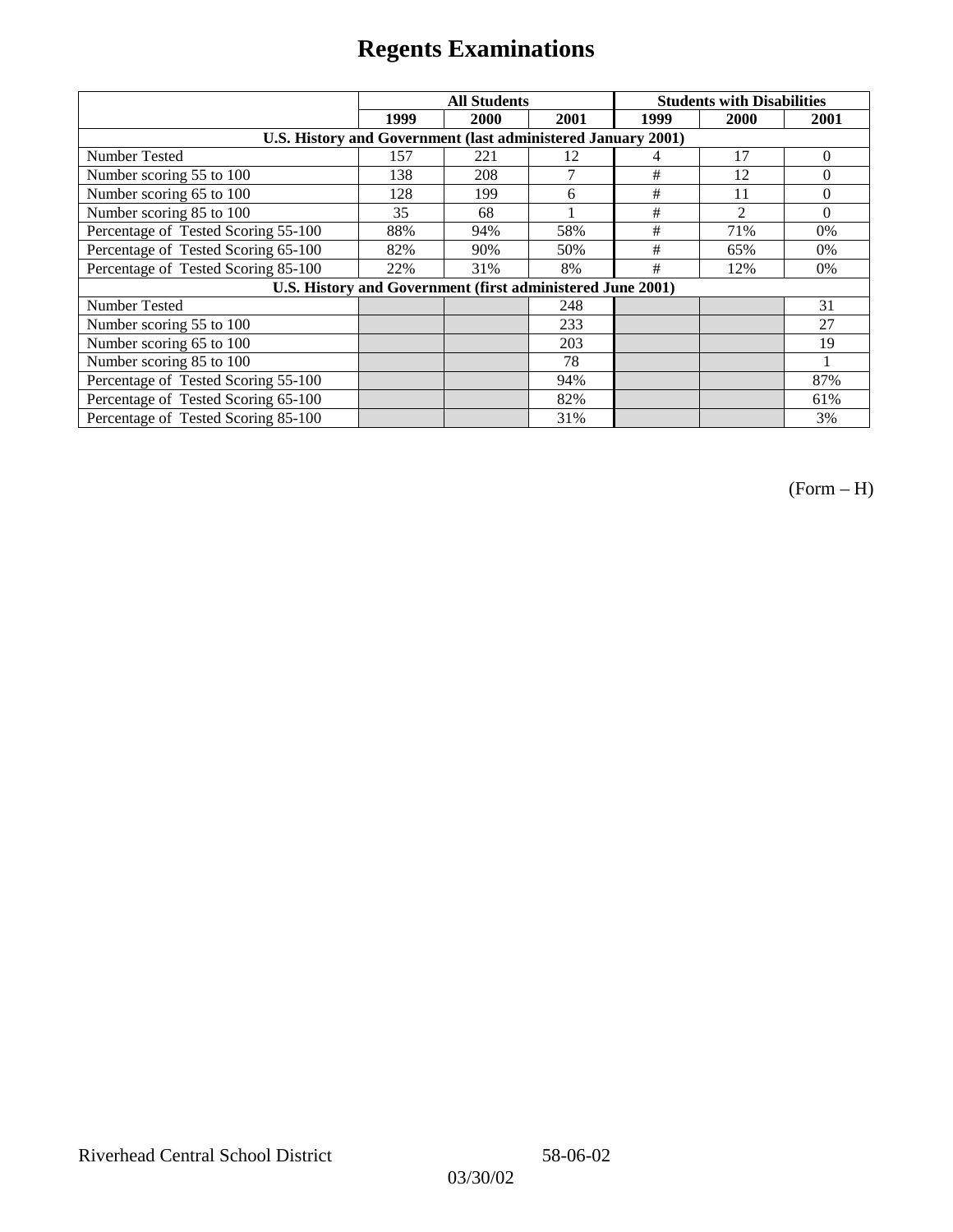# **Average Grade Enrollment**

### **All Students**

| Year | Grade 9<br><b>Enrollment</b><br>(June) | Grade 10<br><b>Enrollment</b><br>(June) | Grade 11<br><b>Enrollment</b><br>(June) | Grade 12<br><b>Enrollment</b><br>(June) | $AGE^*$ |
|------|----------------------------------------|-----------------------------------------|-----------------------------------------|-----------------------------------------|---------|
| 1999 | 379                                    | 292                                     | 234                                     | 258                                     | 291     |
| 2000 | 402                                    | 305                                     | 248                                     | 246                                     | 300     |
| 2001 | 470                                    | 363                                     | 318                                     | 288                                     | 360     |

\* In schools with no grade 9 - 12 enrollment, AGE is the grade 8 enrollment

#### **Students with Disabilities**

| Year | Grade 9<br><b>Enrollment</b><br>(June) | Grade 10<br><b>Enrollment</b><br>(June) | Grade 11<br><b>Enrollment</b><br>(June) | Grade 12<br><b>Enrollment</b><br>(June) | $AGE*$ |
|------|----------------------------------------|-----------------------------------------|-----------------------------------------|-----------------------------------------|--------|
| 1999 | 70                                     | 44                                      | 29                                      | 24                                      | 42     |
| 2000 | 81                                     | 41                                      |                                         | 36                                      | 47     |
| 2001 | 54                                     | 46                                      | 43                                      | 32                                      | 44     |

\* In schools with no grade 9 - 12 enrollment, AGE is the grade 8 enrollment

(Form – I)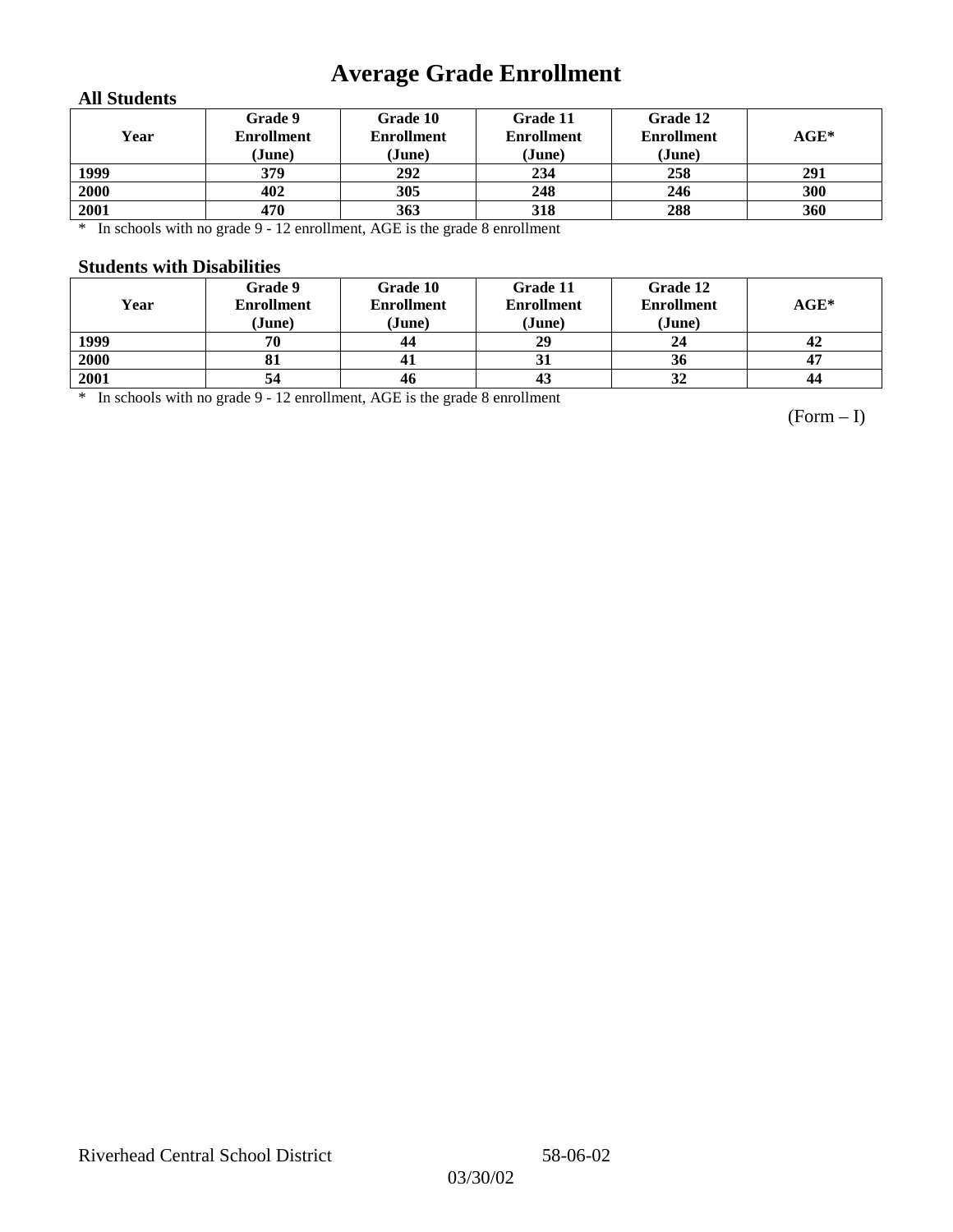|                                       | <b>All Students</b> |                              |                  | <b>Students with Disabilities</b> |                  |                  |
|---------------------------------------|---------------------|------------------------------|------------------|-----------------------------------|------------------|------------------|
|                                       | 1999                | 2000                         | 2001             | 1999                              | 2000             | 2001             |
| <b>Average Grade Enrollment (AGE)</b> | 291                 | $\overline{300}$             | 360              | 42                                | 47               | 44               |
|                                       |                     | <b>Comprehensive French</b>  |                  |                                   |                  |                  |
| <b>Number Tested</b>                  | 33                  | 57                           | 45               | $\mathbf{0}$                      | $\theta$         | $\mathbf{0}$     |
| Number scoring 55 to 100              | $\overline{33}$     | $\overline{57}$              | $\overline{45}$  | $\overline{0}$                    | $\overline{0}$   | $\overline{0}$   |
| Number scoring 65 to 100              | 33                  | 57                           | 44               | $\mathbf{0}$                      | $\mathbf{0}$     | $\mathbf{0}$     |
| Number scoring 85 to 100              | 16                  | 41                           | 26               | $\mathbf{0}$                      | $\mathbf{0}$     | $\mathbf{0}$     |
| Percentage of AGE Tested              | 11%                 | 19%                          | 12%              | $0\%$                             | 0%               | 0%               |
| Percentage of AGE Scoring 55-100      | 11%                 | 19%                          | 12%              | 0%                                | 0%               | 0%               |
| Percentage of AGE Scoring 65-100      | 11%                 | 19%                          | 12%              | 0%                                | 0%               | 0%               |
| Percentage of AGE Scoring 85-100      | 5%                  | 14%                          | 7%               | $0\%$                             | $0\%$            | $0\%$            |
| Percentage of Tested Scoring 65-100   | 100%                | 100%                         | 98%              | 0%                                | 0%               | 0%               |
|                                       |                     | <b>Comprehensive Italian</b> |                  |                                   |                  |                  |
| Number Tested                         | $\theta$            | $\boldsymbol{0}$             | $\Omega$         | $\Omega$                          | $\Omega$         | $\boldsymbol{0}$ |
| Number scoring 55 to 100              | $\boldsymbol{0}$    | $\boldsymbol{0}$             | $\boldsymbol{0}$ | $\overline{0}$                    | $\boldsymbol{0}$ | $\boldsymbol{0}$ |
| Number scoring 65 to 100              | $\mathbf{0}$        | $\overline{0}$               | $\mathbf{0}$     | $\overline{0}$                    | $\mathbf{0}$     | $\mathbf{0}$     |
| Number scoring 85 to 100              | $\overline{0}$      | $\overline{0}$               | $\overline{0}$   | $\overline{0}$                    | $\overline{0}$   | $\overline{0}$   |
| Percentage of AGE Tested              | 0%                  | 0%                           | 0%               | 0%                                | 0%               | 0%               |
| Percentage of AGE Scoring 55-100      | 0%                  | 0%                           | 0%               | 0%                                | 0%               | 0%               |
| Percentage of AGE Scoring 65-100      | 0%                  | 0%                           | 0%               | 0%                                | 0%               | 0%               |
| Percentage of AGE Scoring 85-100      | 0%                  | 0%                           | 0%               | 0%                                | 0%               | 0%               |
| Percentage of Tested Scoring 65-100   | 0%                  | 0%                           | 0%               | 0%                                | 0%               | 0%               |
|                                       |                     | <b>Comprehensive German</b>  |                  |                                   |                  |                  |
| Number Tested                         | 21                  | 12                           | 10               | $\overline{0}$                    | $\mathbf{0}$     | $\mathbf{0}$     |
| Number scoring 55 to 100              | 20                  | 12                           | 10               | $\overline{0}$                    | $\theta$         | $\boldsymbol{0}$ |
| Number scoring 65 to 100              | $\overline{20}$     | $\overline{12}$              | 10               | $\overline{0}$                    | $\overline{0}$   | $\overline{0}$   |
| Number scoring 85 to 100              | 9                   | 3                            | $\overline{8}$   | $\overline{0}$                    | $\overline{0}$   | $\overline{0}$   |
| Percentage of AGE Tested              | 7%                  | 4%                           | 3%               | 0%                                | 0%               | 0%               |
| Percentage of AGE Scoring 55-100      | 7%                  | 4%                           | 3%               | 0%                                | 0%               | 0%               |
| Percentage of AGE Scoring 65-100      | 7%                  | 4%                           | 3%               | 0%                                | 0%               | 0%               |
| Percentage of AGE Scoring 85-100      | 3%                  | 1%                           | 2%               | 0%                                | 0%               | 0%               |
| Percentage of Tested Scoring 65-100   | 95%                 | 100%                         | 100%             | $0\%$                             | 0%               | 0%               |
|                                       |                     | <b>Comprehensive Hebrew</b>  |                  |                                   |                  |                  |
| Number Tested                         | $\boldsymbol{0}$    | $\boldsymbol{0}$             | $\boldsymbol{0}$ | $\mathbf{0}$                      | $\mathbf{0}$     | $\boldsymbol{0}$ |
| Number scoring 55 to 100              | $\overline{0}$      | $\overline{0}$               | $\overline{0}$   | $\overline{0}$                    | $\overline{0}$   | $\overline{0}$   |
| Number scoring 65 to 100              | $\mathbf{0}$        | $\mathbf{0}$                 | $\Omega$         | $\mathbf{0}$                      | $\boldsymbol{0}$ | $\boldsymbol{0}$ |
| Number scoring 85 to 100              | $\overline{0}$      | $\overline{0}$               | $\overline{0}$   | $\overline{0}$                    | $\overline{0}$   | $\overline{0}$   |
| Percentage of AGE Tested              | $\overline{0\%}$    | 0%                           | 0%               | 0%                                | 0%               | 0%               |
| Percentage of AGE Scoring 55-100      | 0%                  | 0%                           | 0%               | 0%                                | 0%               | 0%               |
| Percentage of AGE Scoring 65-100      | 0%                  | 0%                           | 0%               | 0%                                | 0%               | 0%               |
| Percentage of AGE Scoring 85-100      | 0%                  | 0%                           | 0%               | $0\%$                             | 0%               | 0%               |
| Percentage of Tested Scoring 65-100   | 0%                  | 0%                           | 0%               | 0%                                | 0%               | 0%               |

(Form –J)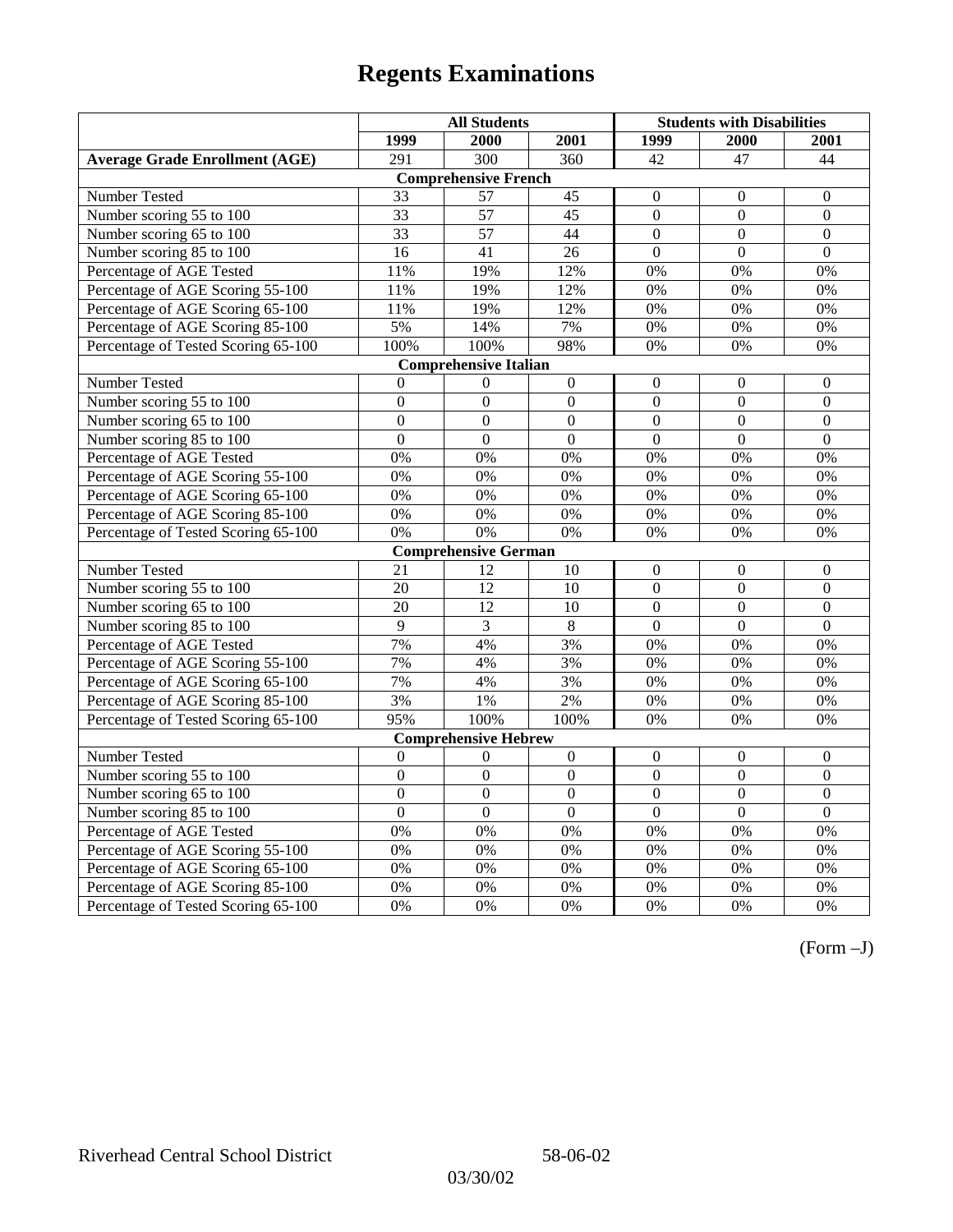|                                       |      | <b>All Students</b>        |      | <b>Students with Disabilities</b> |                |              |  |  |
|---------------------------------------|------|----------------------------|------|-----------------------------------|----------------|--------------|--|--|
|                                       | 1999 | 2000                       | 2001 | 1999                              | <b>2000</b>    | 2001         |  |  |
| <b>Average Grade Enrollment (AGE)</b> | 291  | 300                        | 360  | 42                                | 47             | 44           |  |  |
| <b>Comprehensive Spanish</b>          |      |                            |      |                                   |                |              |  |  |
| <b>Number Tested</b>                  | 85   | 87                         | 115  | $\overline{0}$                    | 1              | 8            |  |  |
| Number scoring 55 to 100              | 85   | 87                         | 115  | $\theta$                          | #              | 8            |  |  |
| Number scoring 65 to 100              | 85   | 85                         | 115  | $\overline{0}$                    | #              | 8            |  |  |
| Number scoring 85 to 100              | 64   | 55                         | 101  | $\theta$                          | #              | 6            |  |  |
| Percentage of AGE Tested              | 29%  | 29%                        | 32%  | $0\%$                             | #              | 18%          |  |  |
| Percentage of AGE Scoring 55-100      | 29%  | 29%                        | 32%  | 0%                                | $\#$           | 18%          |  |  |
| Percentage of AGE Scoring 65-100      | 29%  | 28%                        | 32%  | 0%                                | #              | 18%          |  |  |
| Percentage of AGE Scoring 85-100      | 22%  | 18%                        | 28%  | 0%                                | #              | 14%          |  |  |
| Percentage of Tested Scoring 65-100   | 100% | 98%                        | 100% | 0%                                | #              | 100%         |  |  |
|                                       |      | <b>Comprehensive Latin</b> |      |                                   |                |              |  |  |
| Number Tested                         | 26   | 25                         | 29   | $\overline{0}$                    | $\overline{0}$ | $\mathbf{0}$ |  |  |
| Number scoring 55 to 100              | 24   | 25                         | 29   | $\overline{0}$                    | $\overline{0}$ | $\Omega$     |  |  |
| Number scoring 65 to 100              | 22   | 25                         | 29   | $\theta$                          | $\theta$       | $\Omega$     |  |  |
| Number scoring 85 to 100              | 15   | 16                         | 17   | $\theta$                          | $\theta$       | $\Omega$     |  |  |
| Percentage of AGE Tested              | 9%   | 8%                         | 8%   | 0%                                | 0%             | 0%           |  |  |
| Percentage of AGE Scoring 55-100      | 8%   | 8%                         | 8%   | 0%                                | 0%             | 0%           |  |  |
| Percentage of AGE Scoring 65-100      | 8%   | 8%                         | 8%   | 0%                                | 0%             | 0%           |  |  |
| Percentage of AGE Scoring 85-100      | 5%   | 5%                         | 5%   | $0\%$                             | 0%             | $0\%$        |  |  |
| Percentage of Tested Scoring 65-100   | 85%  | 100%                       | 100% | $0\%$                             | 0%             | 0%           |  |  |

(Form – K)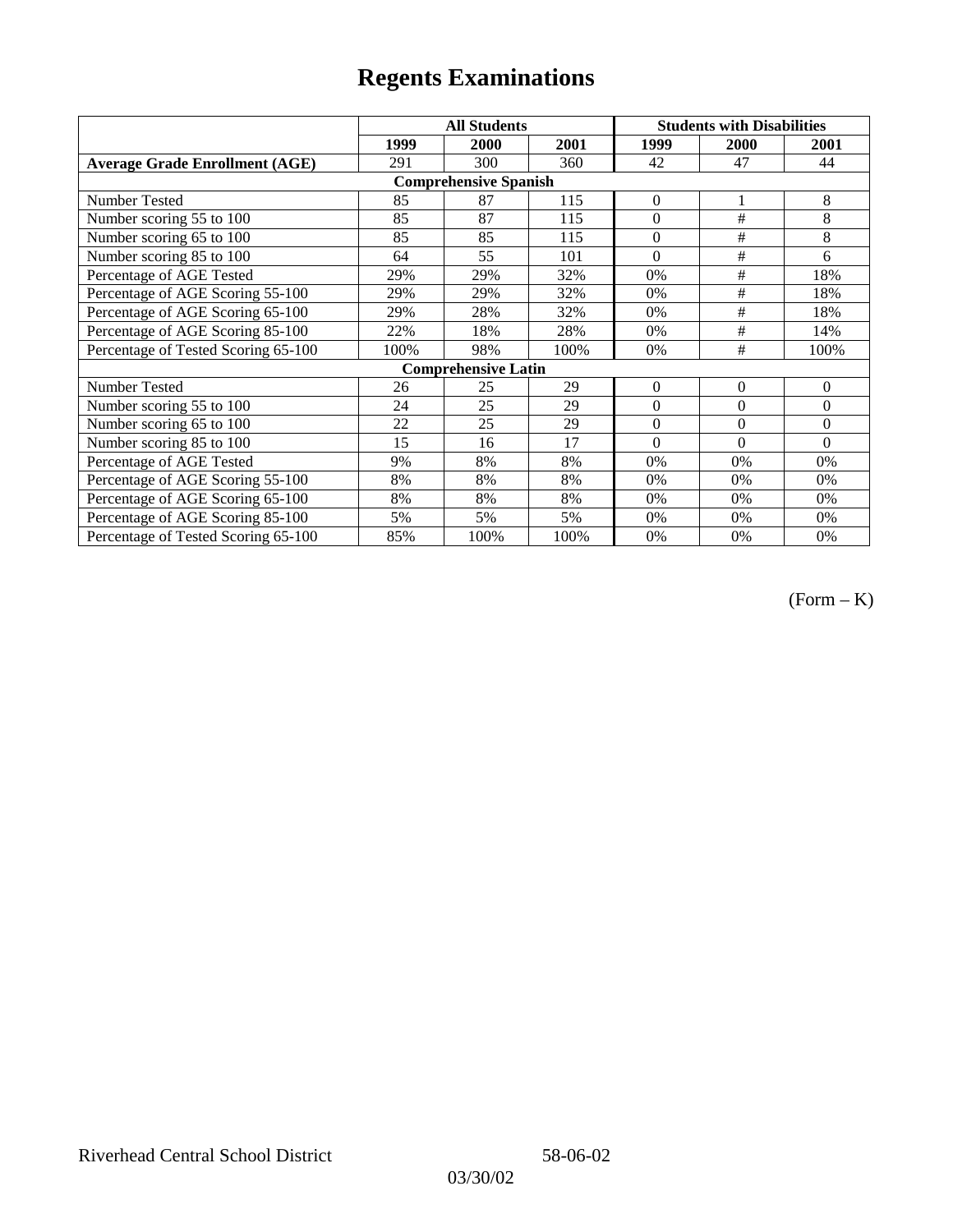|                                       | <b>All Students</b> |                                       |                |                  | <b>Students with Disabilities</b> |                          |  |  |
|---------------------------------------|---------------------|---------------------------------------|----------------|------------------|-----------------------------------|--------------------------|--|--|
|                                       | 1999                | 2000                                  | 2001           | 1999             | 2000                              | 2001                     |  |  |
| <b>Average Grade Enrollment (AGE)</b> | 291                 | 300                                   | 360            | 42               | 47                                | 44                       |  |  |
|                                       |                     | Math II                               |                |                  |                                   |                          |  |  |
| Number Tested                         | 204                 | 208                                   | 272            | 8                | 8                                 | 18                       |  |  |
| Number scoring 55 to 100              | 170                 | 153                                   | 208            | 6                | $\overline{2}$                    | 11                       |  |  |
| Number scoring 65 to 100              | 147                 | 126                                   | 172            | 3                | $\mathbf{1}$                      | 10                       |  |  |
| Number scoring 85 to 100              | 57                  | 54                                    | 61             | 1                | $\mathbf{0}$                      | 2                        |  |  |
| Percentage of AGE Tested              | 70%                 | 69%                                   | 76%            | 19%              | 17%                               | 41%                      |  |  |
| Percentage of AGE Scoring 55-100      | 58%                 | 51%                                   | 58%            | 14%              | 4%                                | 25%                      |  |  |
| Percentage of AGE Scoring 65-100      | 51%                 | 42%                                   | 48%            | 7%               | 2%                                | 23%                      |  |  |
| Percentage of AGE Scoring 85-100      | 20%                 | 18%                                   | 17%            | 2%               | $0\%$                             | 5%                       |  |  |
| Percentage of Tested Scoring 65-100   | 72%                 | 61%                                   | 63%            | 38%              | 12%                               | 56%                      |  |  |
| <b>Math III</b>                       |                     |                                       |                |                  |                                   |                          |  |  |
| Number Tested                         | 123                 | 130                                   | 130            | $\boldsymbol{0}$ | $\mathbf{0}$                      | 1                        |  |  |
| Number scoring 55 to 100              | 113                 | 108                                   | 118            | $\mathbf{0}$     | $\boldsymbol{0}$                  | $\#$                     |  |  |
| Number scoring 65 to 100              | 103                 | 92                                    | 105            | $\overline{0}$   | $\mathbf{0}$                      | $\#$                     |  |  |
| Number scoring 85 to 100              | 54                  | 51                                    | 51             | $\overline{0}$   | $\overline{0}$                    | $\#$                     |  |  |
| Percentage of AGE Tested              | 42%                 | 43%                                   | 36%            | $0\%$            | 0%                                | $\overline{\#}$          |  |  |
| Percentage of AGE Scoring 55-100      | 39%                 | 36%                                   | 33%            | $0\%$            | 0%                                | $\overline{\overline{}}$ |  |  |
| Percentage of AGE Scoring 65-100      | 35%                 | 31%                                   | 29%            | $0\%$            | 0%                                | $\#$                     |  |  |
| Percentage of AGE Scoring 85-100      | 19%                 | 17%                                   | 14%            | $0\%$            | 0%                                | $\#$                     |  |  |
| Percentage of Tested Scoring 65-100   | 84%                 | 71%                                   | 81%            | 0%               | 0%                                | $\#$                     |  |  |
|                                       |                     | Math B (first administered June 2001) |                |                  |                                   |                          |  |  |
| Number Tested                         |                     |                                       | $\overline{0}$ |                  |                                   | $\boldsymbol{0}$         |  |  |
| Number scoring 55 to 100              |                     |                                       | $\overline{0}$ |                  |                                   | $\boldsymbol{0}$         |  |  |
| Number scoring 65 to 100              |                     |                                       | $\overline{0}$ |                  |                                   | $\mathbf{0}$             |  |  |
| Number scoring 85 to 100              |                     |                                       | $\overline{0}$ |                  |                                   | $\overline{0}$           |  |  |
| Percentage of AGE Tested              |                     |                                       | 0%             |                  |                                   | 0%                       |  |  |
| Percentage of AGE Scoring 55-100      |                     |                                       | 0%             |                  |                                   | $0\%$                    |  |  |
| Percentage of AGE Scoring 65-100      |                     |                                       | 0%             |                  |                                   | 0%                       |  |  |
| Percentage of AGE Scoring 85-100      |                     |                                       | 0%             |                  |                                   | 0%                       |  |  |
| Percentage of Tested Scoring 65-100   |                     |                                       | 0%             |                  |                                   | 0%                       |  |  |

 $(Form - L)$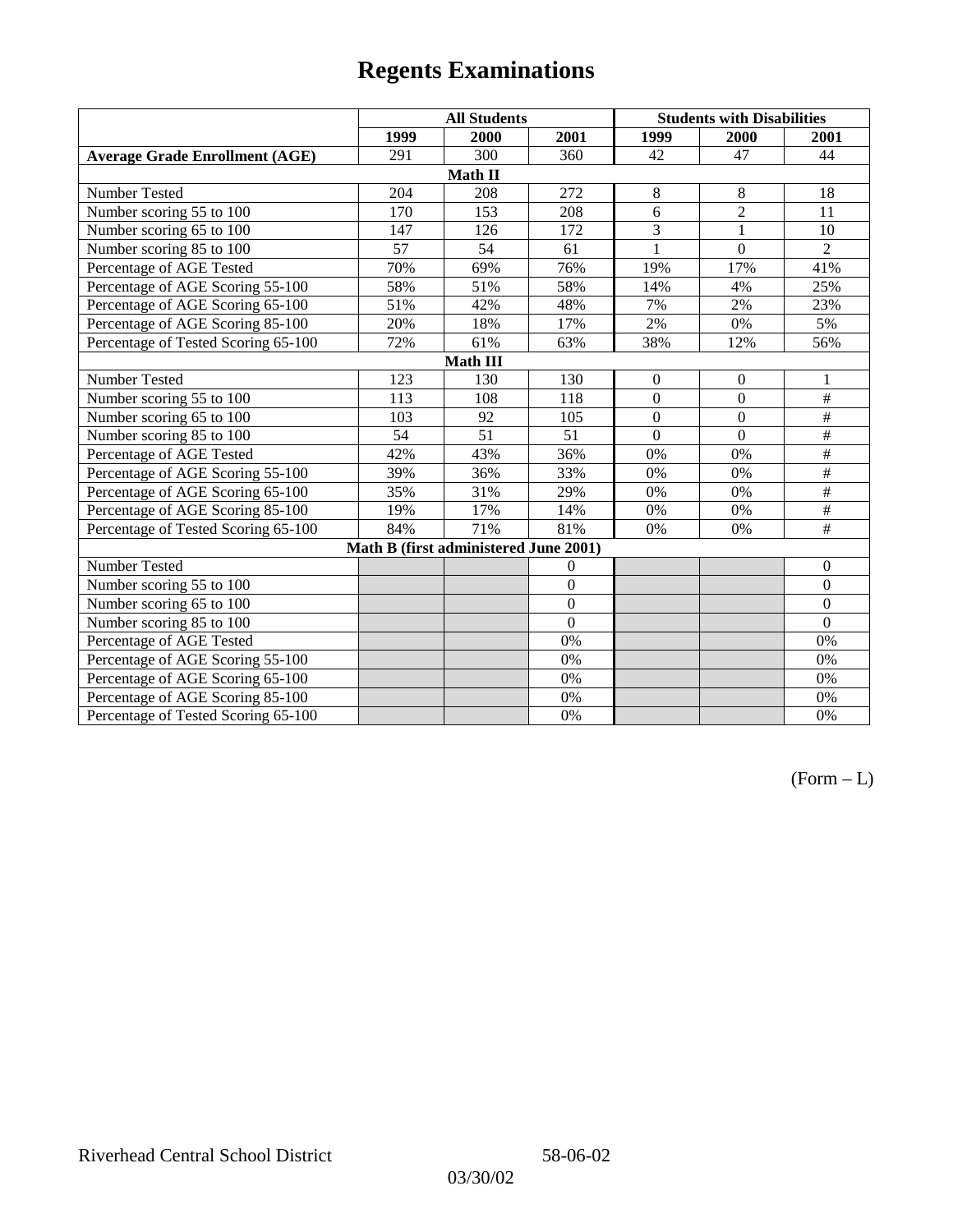|                                                                | <b>All Students</b> |                                                 |                  | <b>Students with Disabilities</b> |                      |                                                                           |  |  |
|----------------------------------------------------------------|---------------------|-------------------------------------------------|------------------|-----------------------------------|----------------------|---------------------------------------------------------------------------|--|--|
|                                                                | 1999                | 2000                                            | 2001             | 1999                              | 2000                 | 2001                                                                      |  |  |
| <b>Average Grade Enrollment (AGE)</b>                          | 291                 | $\overline{300}$                                | 360              | 42                                | 47                   | 44                                                                        |  |  |
| Earth Science (last administered January 2001)                 |                     |                                                 |                  |                                   |                      |                                                                           |  |  |
| Number Tested                                                  | 303                 | 306                                             | 55               | 17                                | 26                   | 6                                                                         |  |  |
| Number scoring 55 to 100                                       | 223                 | 200                                             | 23               | $\overline{7}$                    | 10                   | $\overline{2}$                                                            |  |  |
| Number scoring 65 to 100                                       | 170                 | 153                                             | 6                | $\overline{4}$                    | 10                   | $\mathbf{1}$                                                              |  |  |
| Number scoring 85 to 100                                       | 71                  | 52                                              | $\overline{0}$   | $\mathbf{0}$                      | $\mathbf{1}$         | $\mathbf{0}$                                                              |  |  |
| Percentage of AGE Tested                                       | 104%                | 102%                                            | 15%              | 40%                               | 55%                  | 14%                                                                       |  |  |
| Percentage of AGE Scoring 55-100                               | 77%                 | 67%                                             | 6%               | 17%                               | 21%                  | 5%                                                                        |  |  |
| Percentage of AGE Scoring 65-100                               | 58%                 | 51%                                             | 2%               | 10%                               | 21%                  | 2%                                                                        |  |  |
| Percentage of AGE Scoring 85-100                               | 24%                 | 17%                                             | $0\%$            | 0%                                | 2%                   | 0%                                                                        |  |  |
| Percentage of Tested Scoring 65-100                            | 56%                 | 50%                                             | 11%              | 24%                               | 38%                  | 17%                                                                       |  |  |
| Physical Setting: Earth Science (first administered June 2001) |                     |                                                 |                  |                                   |                      |                                                                           |  |  |
| Number Tested                                                  |                     |                                                 | 206              |                                   |                      | 14                                                                        |  |  |
| Number scoring 55 to 100                                       |                     |                                                 | 167              |                                   |                      | 8                                                                         |  |  |
| Number scoring 65 to 100                                       |                     |                                                 | 145              |                                   |                      | $\boldsymbol{7}$                                                          |  |  |
| Number scoring 85 to 100                                       |                     |                                                 | 76               |                                   |                      | 3                                                                         |  |  |
| Percentage of AGE Tested                                       |                     |                                                 | 57%              |                                   |                      | 32%                                                                       |  |  |
| Percentage of AGE Scoring 55-100                               |                     |                                                 | 46%              |                                   |                      | 18%                                                                       |  |  |
| Percentage of AGE Scoring 65-100                               |                     |                                                 | 40%              |                                   |                      | 16%                                                                       |  |  |
| Percentage of AGE Scoring 85-100                               |                     |                                                 | 21%              |                                   |                      | 7%                                                                        |  |  |
| Percentage of Tested Scoring 65-100                            |                     |                                                 | 70%              |                                   |                      | 50%                                                                       |  |  |
|                                                                |                     | <b>Biology (last administered January 2001)</b> |                  |                                   |                      |                                                                           |  |  |
| Number Tested                                                  | 188                 | 223                                             | 10               | 1                                 | 4                    | $\boldsymbol{0}$                                                          |  |  |
| Number scoring 55 to 100                                       | 176                 | 208                                             | $\overline{7}$   | $\#$                              | #                    | $\mathbf{0}$                                                              |  |  |
| Number scoring 65 to 100                                       | 157                 | 191                                             | $\overline{2}$   | $\#$                              | $\#$                 | $\theta$                                                                  |  |  |
| Number scoring 85 to 100                                       | 59                  | 62                                              | $\boldsymbol{0}$ | $\overline{\#}$                   | $\overline{\ddot{}}$ | $\Omega$                                                                  |  |  |
| Percentage of AGE Tested                                       | 65%                 | 74%                                             | 3%               | $\overline{\#}$                   | $\overline{\#}$      | 0%                                                                        |  |  |
| Percentage of AGE Scoring 55-100                               | 60%                 | 69%                                             | 2%               | $\overline{\#}$                   | $\#$                 | 0%                                                                        |  |  |
| Percentage of AGE Scoring 65-100                               | 54%                 | 64%                                             | 1%               | $\#$                              | $\#$                 | 0%                                                                        |  |  |
| Percentage of AGE Scoring 85-100                               | 20%                 | 21%                                             | 0%               | $\overline{\#}$                   | $\overline{\#}$      | 0%                                                                        |  |  |
| Percentage of Tested Scoring 65-100                            | 84%                 | 86%                                             | 20%              | $\overline{\#}$                   | $\overline{\#}$      | 0%                                                                        |  |  |
| <b>Chemistry</b>                                               |                     |                                                 |                  |                                   |                      |                                                                           |  |  |
| Number Tested                                                  | 155                 | 147                                             | 149              | $\mathfrak{2}$                    | $\mathfrak{2}$       | $\overline{c}$                                                            |  |  |
| Number scoring 55 to 100                                       | 138                 | 136                                             | 142              | $\overline{\#}$                   | $\overline{\#}$      | $\overline{\#}$                                                           |  |  |
| Number scoring 65 to 100                                       | 121                 | 108                                             | 124              | $\frac{1}{2}$                     | $\frac{1}{2}$        | $\frac{1}{2}$                                                             |  |  |
| Number scoring 85 to 100                                       | 49                  | 28                                              | 41               | $\#$                              | $\#$                 | $\#$                                                                      |  |  |
| Percentage of AGE Tested                                       | 53%                 | 49%                                             | 41%              | $\#$                              | $\#$                 | $\#$                                                                      |  |  |
| Percentage of AGE Scoring 55-100                               | 47%                 | 45%                                             | 39%              | $\#$                              | #                    | #                                                                         |  |  |
| Percentage of AGE Scoring 65-100                               | 42%                 | 36%                                             | 34%              | $\overline{\#}$                   | $\overline{\#}$      | $\overline{\#}$                                                           |  |  |
| Percentage of AGE Scoring 85-100                               | 17%                 | 9%                                              | 11%              | $\frac{1}{2}$                     | $\overline{\#}$      | $\overline{\#}$                                                           |  |  |
| Percentage of Tested Scoring 65-100                            | 78%                 | 73%                                             | 83%              | $\#$                              | $\overline{+}$       | $\overline{+}$<br>$\Gamma$ <sub><math>\alpha</math></sub><br>$\mathbf{M}$ |  |  |

(Form – M)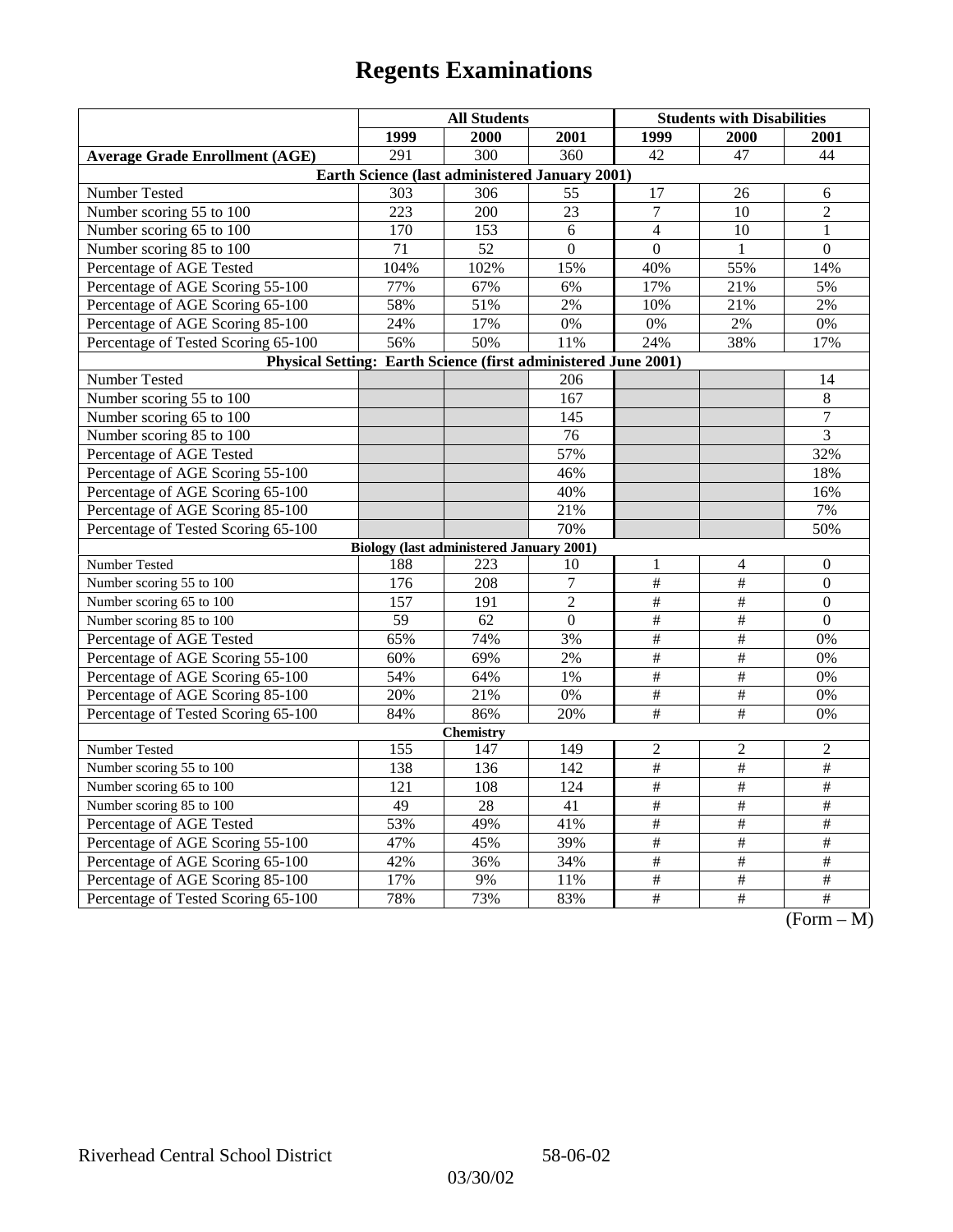|                                                   | <b>All Students</b> |      |      | <b>Students with Disabilities</b> |      |          |  |  |
|---------------------------------------------------|---------------------|------|------|-----------------------------------|------|----------|--|--|
|                                                   | 1999                | 2000 | 2001 | 1999                              | 2000 | 2001     |  |  |
| <b>Average Grade Enrollment (AGE)</b>             | 291                 | 300  | 360  | 42                                | 47   | 44       |  |  |
| Living Environment (first administered June 2001) |                     |      |      |                                   |      |          |  |  |
| <b>Number Tested</b>                              |                     |      | 363  |                                   |      | 26       |  |  |
| Number scoring 55 to 100                          |                     |      | 355  |                                   |      | 23       |  |  |
| Number scoring 65 to 100                          |                     |      | 331  |                                   |      | 19       |  |  |
| Number scoring 85 to 100                          |                     |      | 51   |                                   |      | $\Omega$ |  |  |
| Percentage of AGE Tested                          |                     |      | 101% |                                   |      | 59%      |  |  |
| Percentage of AGE Scoring 55-100                  |                     |      | 99%  |                                   |      | 52%      |  |  |
| Percentage of AGE Scoring 65-100                  |                     |      | 92%  |                                   |      | 43%      |  |  |
| Percentage of AGE Scoring 85-100                  |                     |      | 14%  |                                   |      | $0\%$    |  |  |
| Percentage of Tested Scoring 65-100               |                     |      | 91%  |                                   |      | 73%      |  |  |
| <b>Physics</b>                                    |                     |      |      |                                   |      |          |  |  |
| <b>Number Tested</b>                              | 72                  | 75   | 81   |                                   |      |          |  |  |
| Number scoring 55 to 100                          | 71                  | 73   | 81   | $\#$                              | #    | #        |  |  |
| Number scoring 65 to 100                          | 70                  | 70   | 77   | $\#$                              | #    | #        |  |  |
| Number scoring 85 to 100                          | 14                  | 24   | 23   | #                                 | #    | #        |  |  |
| Percentage of AGE Tested                          | 25%                 | 25%  | 23%  | #                                 | #    | #        |  |  |
| Percentage of AGE Scoring 55-100                  | 24%                 | 24%  | 23%  | $\#$                              | $\#$ | #        |  |  |
| Percentage of AGE Scoring 65-100                  | 24%                 | 23%  | 21%  | #                                 | #    | #        |  |  |
| Percentage of AGE Scoring 85-100                  | 5%                  | 8%   | 6%   | #                                 | #    | #        |  |  |
| Percentage of Tested Scoring 65-100               | 97%                 | 93%  | 95%  | #                                 | #    | #        |  |  |

(Form – N)